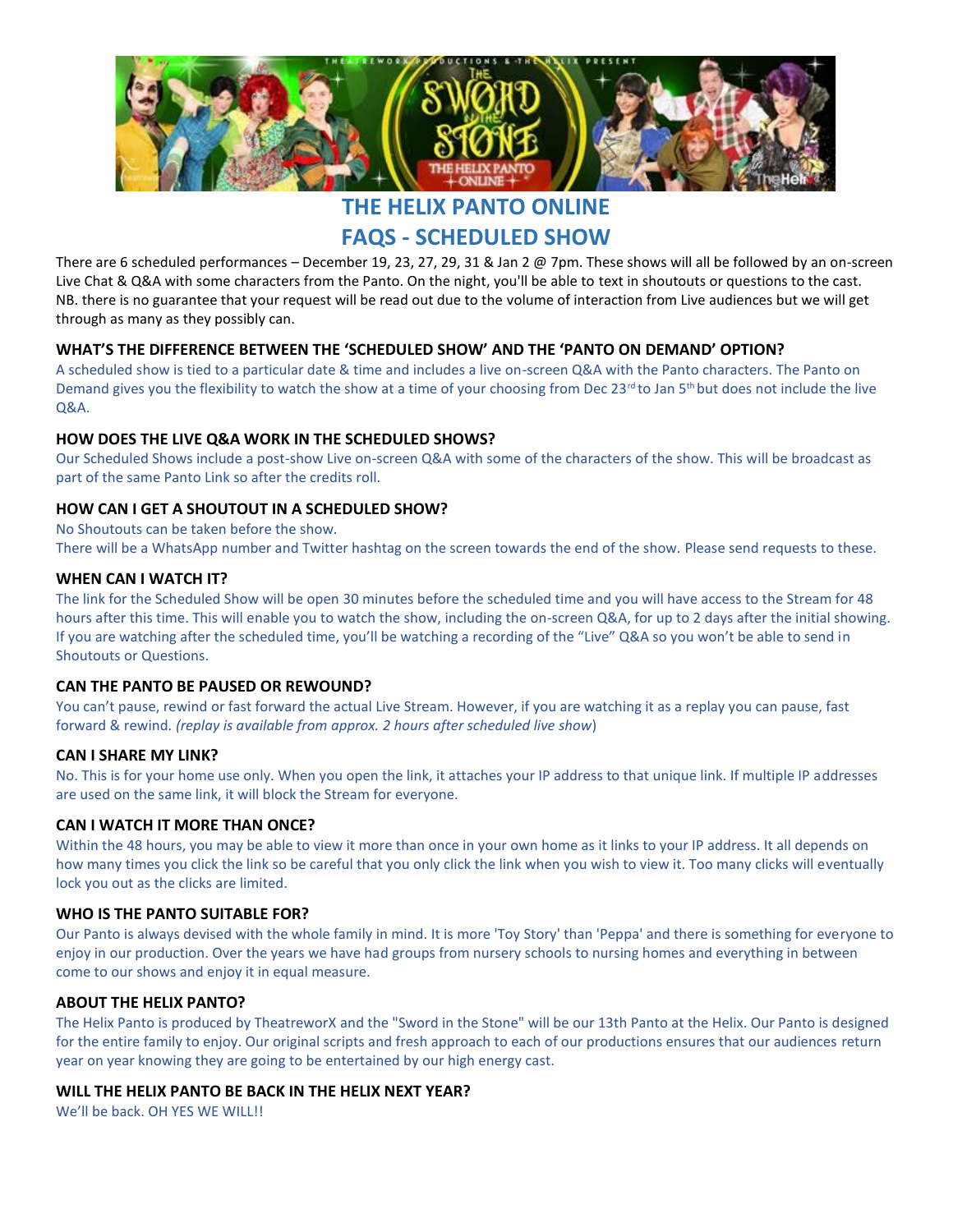

# **TECHNICAL FAQ'S**

# **NB. CASTING ONTO TELEVISION IS THE RESPONSIBILTY OF THE VIEWER, NOT OF THE HELIX PANTO. WE HAVE ADVISED ON COMMON SET UPS BELOW, BUT THIS IS NOT EXHAUSTIVE AS THERE ARE MANY COMBINATIONS AND PERMUTATIONS OF USERS SET UPS.**

#### **THOUGH WE WILL DO OUR BEST TO SUPPORT YOU, OUR TECH SUPPORT LINE IS THERE TO HELP WITH PROBLEMS WITH ACCESSBILITY OF THE LINK, NOT OF YOUR VIEWING SET UP.**

# **WHAT DO I NEED TO PLAY THE STREAM?**

You can play the stream on any device once it is connected to the internet. Simply click on the link and it will open. However, for the best viewing experience, we would suggest playing on a TV or a projector.

# **HOW CAN I PLAY THE PANTO ON MY TV?**

#### **1. IF YOU HAVE A SMART TV**

A smart TV can connect to the internet to access content, so either;

1. Add your email to your Smart TV & Click the link that you received in your confirmation email from the Helix Box **Office** 

Or 2) Type your unique Link Details in to your web browser (suggest Copy & Paste!!) note: If it doesn't play, some smart TV's may require you to set up an account & login t[o www.vimeo.com](http://www.vimeo.com/) (don't worry, it takes less than a minute)

# **2. CASTING**

If you have Apple TV, Chromecast or Roku (or similar).

- 1. The process should be similar for all: Choose a video on your device and click share for it to appear on your TV.
- 2. **Chromecast** is not supported directly and may need a work-around. See following Youtube link; [https://youtu.be/\\_UH\\_7y6G1Ng](https://youtu.be/_UH_7y6G1Ng)

# **3. CONNECT WITH A HDMI CABLE**

Most TV's 10 years & younger should have an extra HDMI input on the back or side so manually connect a cable between your laptop to your television.

- 1. Pick up a spare HDMI cable from a friend or shop (they're not expensive)
- 2. Connect your laptop to your TV
- 3. Use your TV remote to change the Source or Input to the one designated for your computer
- 4. Use your computer trackpad or mouse to click Play on the Stream. It will play on your TV, too.

# **4. CASTING DIRECT TO A SMART TV;**

SOME Smart TVs today let you transmit or mirror Streams from your laptop, smartphone or tablet. The setup depends on the kind of TV you have. Just make sure the device that has the Stream you want to cast is connected to the same Wi-Fi network as your Smart TV, and you can share your screen with it.

# **5. HERE'S A LITTLE VIDEO THAT MIGHT HELP;**

<https://youtu.be/jRDO1pYaMwE>